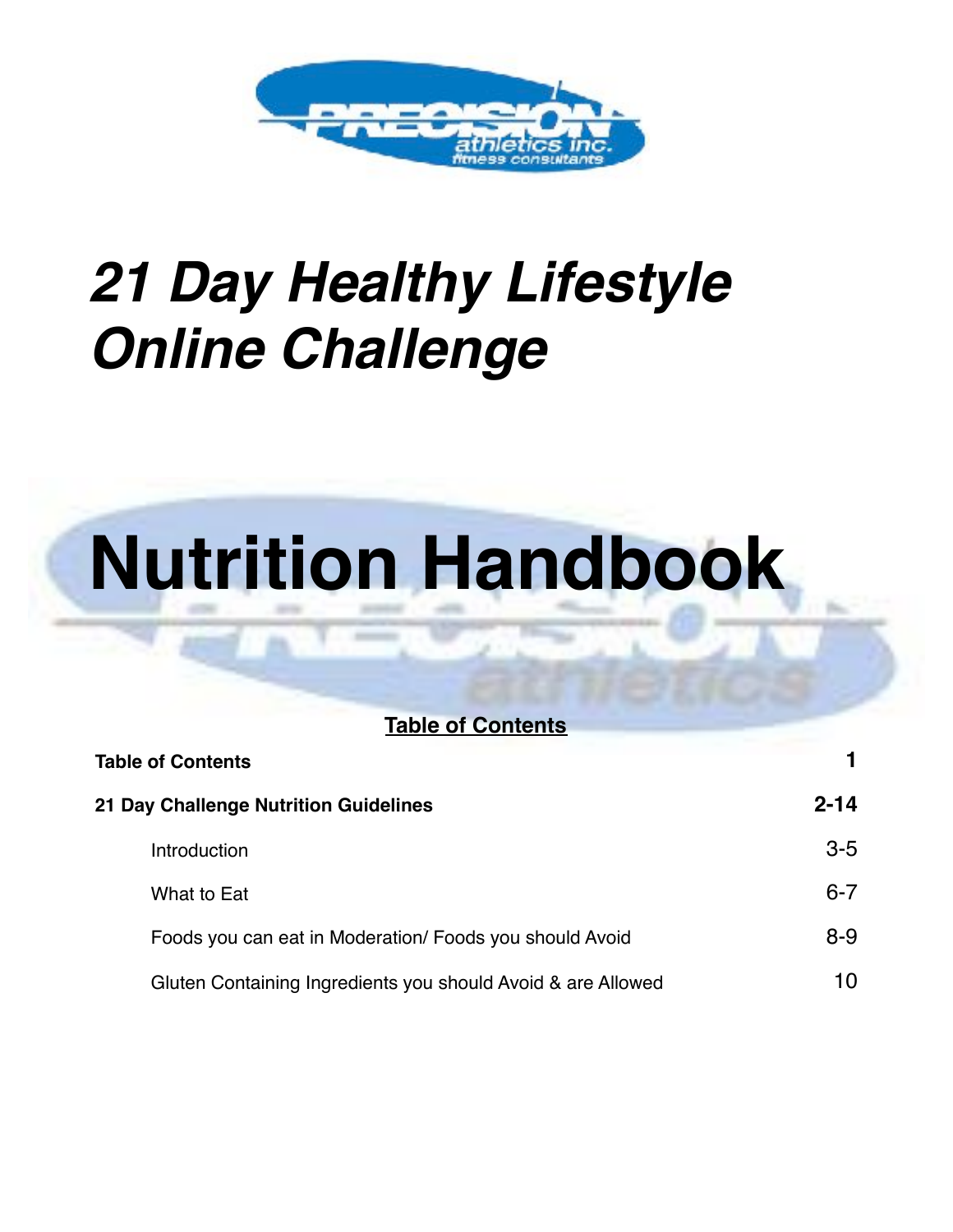Sample Meal Suggestions Top 30 Super Foods

Week 1/2: Meal Plan 13-14

11 12

## **21 Day Challenge Nutrition Guidelines**

Thank you for choosing to participate in the 21 Day Challenge! We want to help you kick start your fitness/health routine. This booklet will provide you a list of all the "Do's" and "Don'ts" for the next 21 days.

The 21 Day Challenge is designed to get your body's hormones re-balanced and get you burning fat again. Each of the dietary changes detailed below will contribute to lowering your cortisol and balancing your insulin levels. Both hormones are associated with storing fat instead of burning fat. Additionally, other changes such as eliminating alcohol and caffeine will help your liver be available to burn fat instead of removing toxins from the blood. Eliminating Grains and commercial dairy, which may cause inflammation will ease digestive stress on your body will also reduce bloating and water retention. Inflammation and digestive stress cause water retention. When all of these changes are combined you will be amazed at how quickly you can burn fat and lose weight. Some of the weight loss will be from water loss when you are not under as much inflammation. Regardless if the weight loss is fat or water you will feel better, look better and your clothes will fit better. For questions please see our Frequently Asked Questions:<http://www.precisionathletics.ca/21-day-challenge-nutrition-faq/>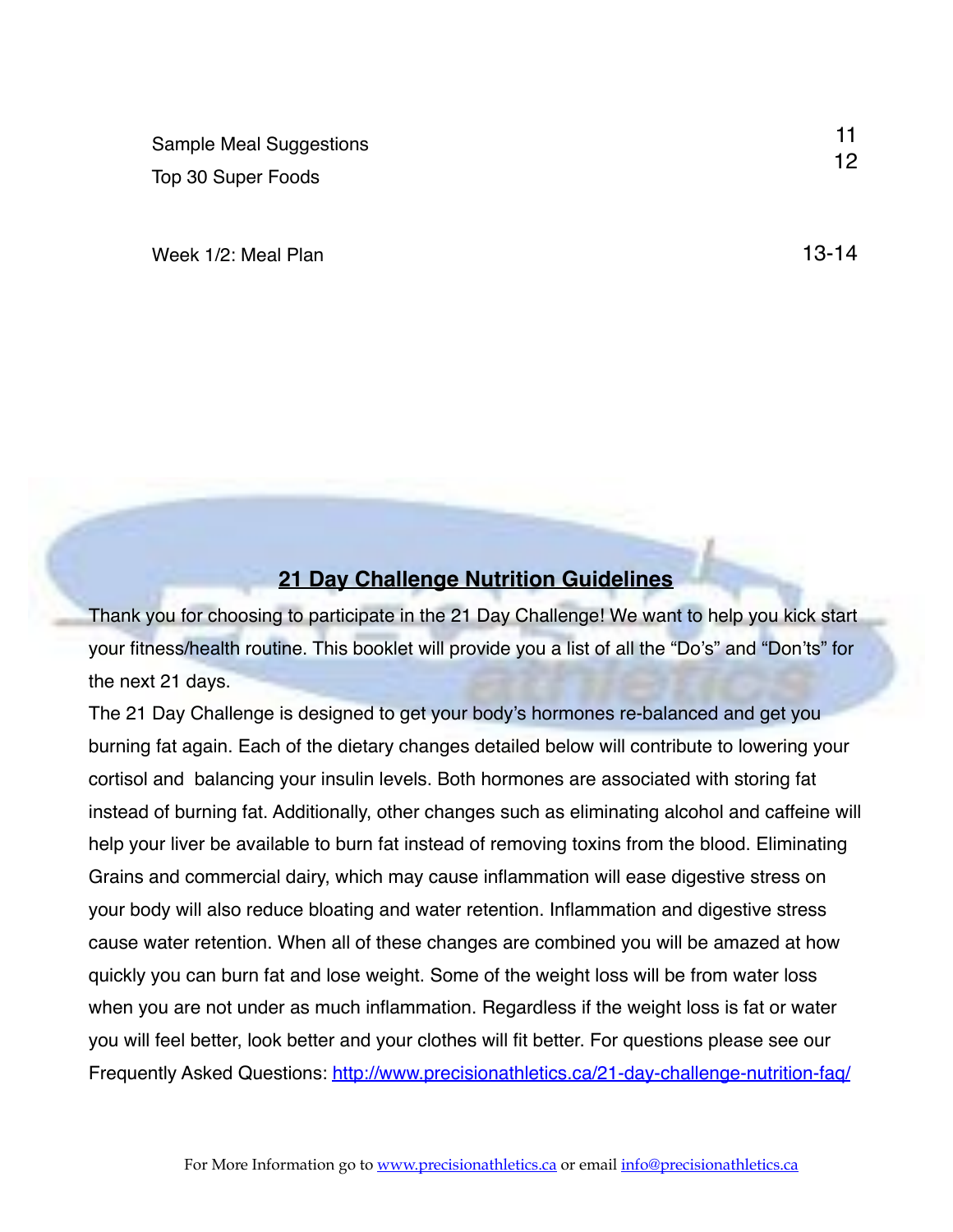## **What not to do for 21 days:**

#### **Do not consume any of the following:**

- ❖ Alcohol
- ❖ Processed Sugar
- ❖ Caffeine
- ❖ White flour
- ❖ Processed dairy: (Goat products are OK)
- ❖ Grains (Breads, cereals, pasta or rice)
- ❖ Gluten (Food List included)
- ❖ Packaged goods

*If it was not around 100 years ago do not eat it!*

#### **What you need to do for the 21 days:**

- $\checkmark$  Workout using the videos provided 6 x per week
- ✓ Get out-side for a walk, run or ruck (weighted pack walk) minimum 30 minutes daily
- ✓ Each workout will last between 20 30 min
- ✓ Drink between 2-3.5 litres of water throughout the day.
- ✓ Get into bed by 10:30pm or earlier at least 6 nights per week.
- ✓ Get 8 hours of sleep each night.
- ✓ Yoga class links provided 3-6 x per week
- ✓ Eat 3-5 meals per day (including the most important meal: breakfast)
- ✓ Eat Protein, Fats and Fruits or Vegetable with each meal.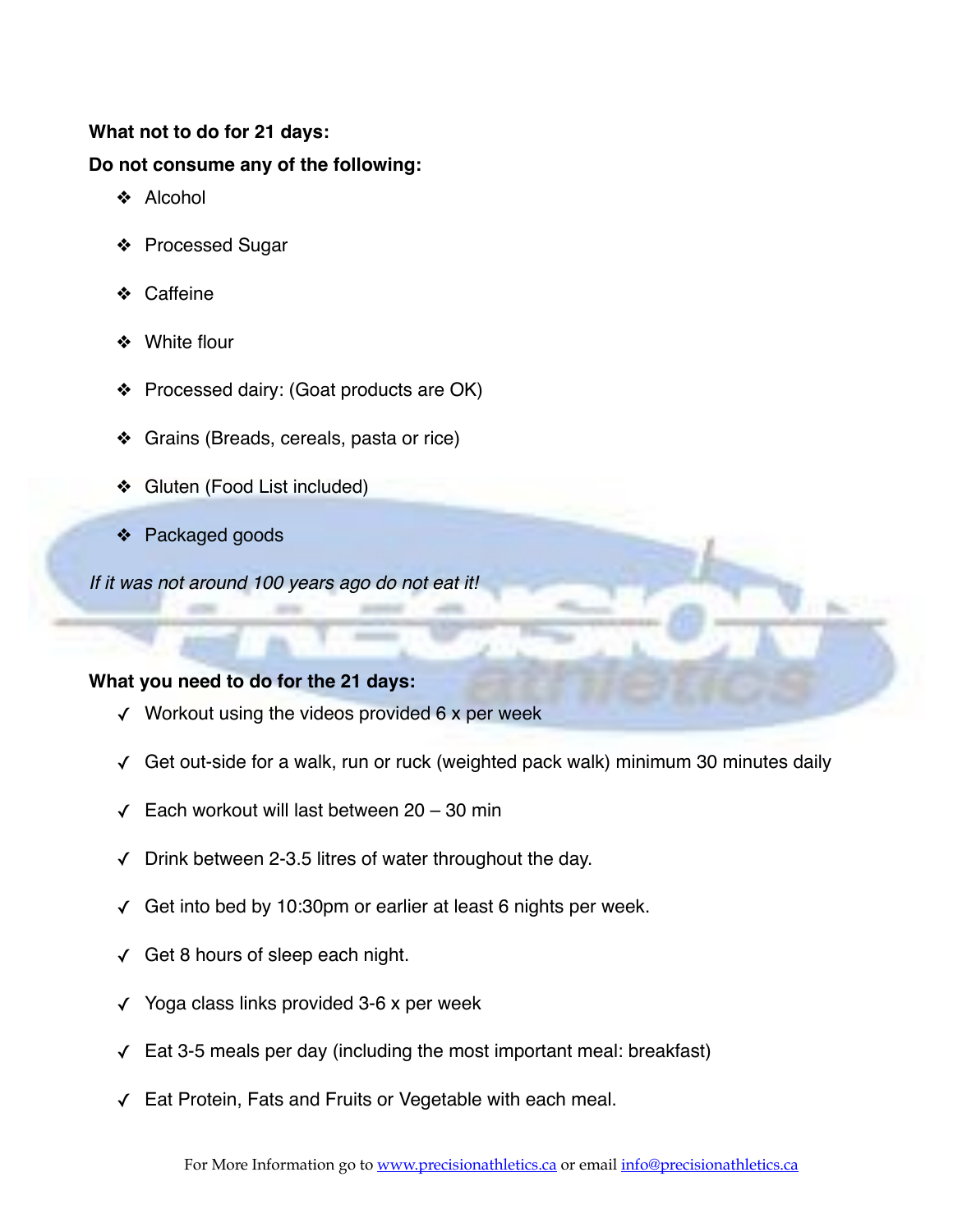✓ Eat lots of leafy green vegetables for many vitamins and minerals (including calcium)

Try and choose Organic, hormone free and free-range foods over non-organic.

## *Why avoid the following in your diet?*

**Alcohol** is full of calories, which in itself is not beneficial if you are trying to lose fat, however that is the lesser of the two evils. Alcohol consumption produces a by-product substance in the body called "acetate". As your metabolism becomes active the energy expended will not be allocated to ridding the body of stored calories in fat but will instead be burning off all the acetate in your body. This is of no benefit to your body, on the contrary it is tying up your fat burning resources and slowing down your metabolism up to 75%!!

**Caffeine** provides a temporary high stimulating the sympathetic nervous system and igniting the body's stress responses (Fight or Flight). With a half -life of 4 hours, caffeine will remain in the system for over 24 hours and can hinder your sleep and recovery. Your liver, which is responsible for metabolizing fat, is tied up removing the caffeine from your body instead of burning fat. Caffeine is also correlated with decrease in bone density and taxes the pancreas which is forced to release hormones to re-stabilize blood sugar levels.

**Simple sugars** cause blood sugar levels to rise and in turn the body releases a hormone called insulin in order to stabilize your blood sugar levels. Insulin is a storage hormone, which causes the body to store fat instead of burning fat, further increasing body fat.

**White flour** is so over processed and void of nutrients and it affects the body in a manner similar to sugar.

**Commercial processed dairy** is full of hormones and antibiotics due to the method in which the cows are raised. The pasteurization process kills many of the digestive enzymes within the dairy product, which makes it difficult to digest for many people.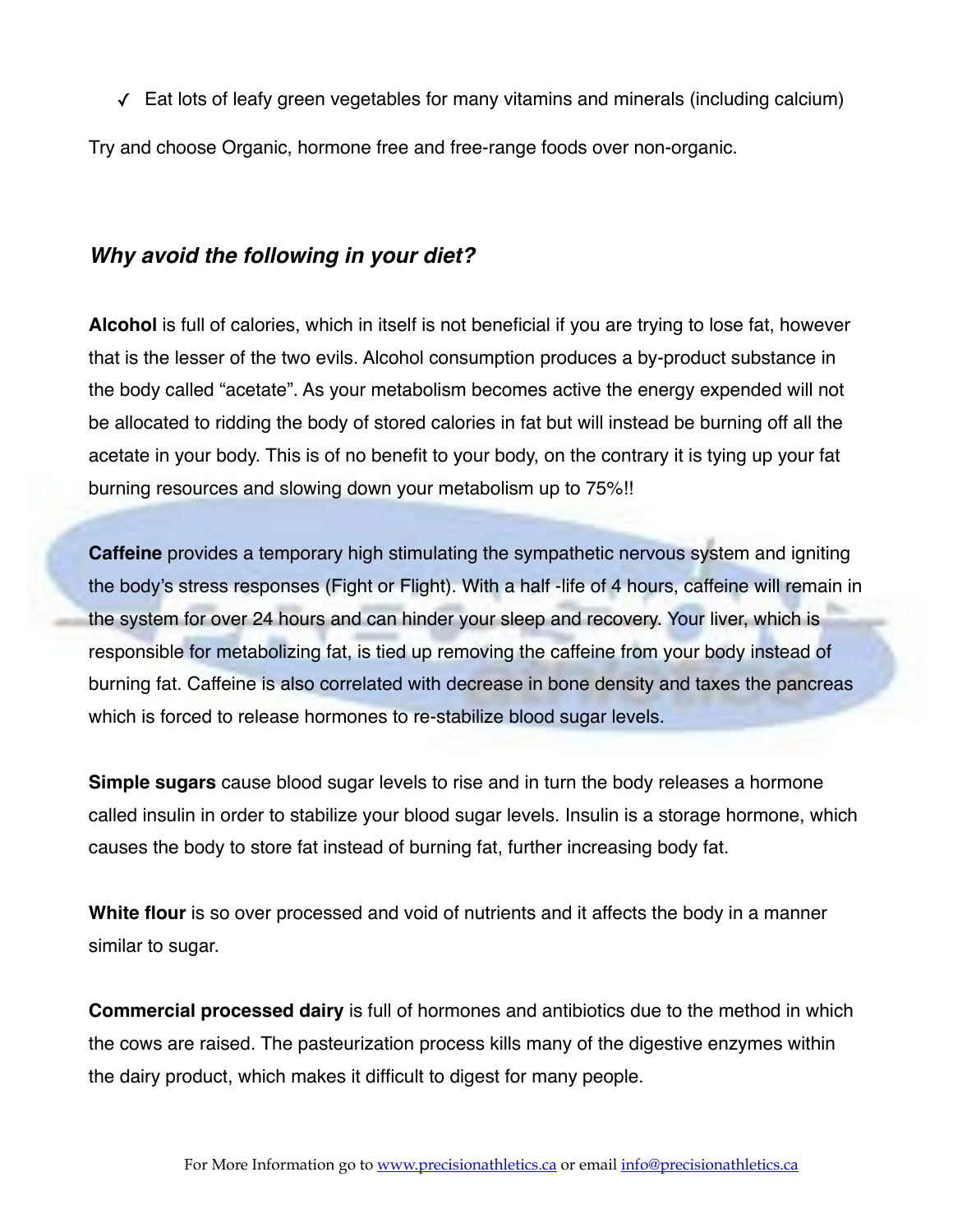**Gluten** is a protein that is found mostly in wheat and wheat products, and the vast majority of the population has some level of sensitivity to it. Gluten sensitivity will affect the body in many ways. The immune systems in Gluten intolerant people will jump into action when gluten enters the system. Our immune system demands use of a lot of the bodily resources, this in turn decreases our metabolism and impedes our recovery when the body is needlessly working overtime. Continued consumption of Gluten can lead to increase in fat storage and in severely intolerant individuals consumption can lead to Celiac disease, which is a very serious health condition.

(Food List included with Gluten and non-gluten options)

**Packaged goods** are loaded with preservatives, which clog the liver and slow down the body's fat burning capabilities. Not to mention all the known and all of the unknown negative affects they have on the body.......I am sure we will find out in years to come.

If it was not around 100 years ago do not eat it!

## **What to Eat!?**

Starting with meats, choose organic, hormone free, grass fed meats. Eat as much as you want for breakfast, lunch & dinner. Limit Beef to 3 times per week. Cook the meats simply without too much added fat – broiling, baking, roasting, sautéing or browning, then pouring off excess liquid fat, or stir frying over high heat with a little oil (No deep fat frying)

#### **Lean Meats**

- ✓ Lean Beef (trimmed of visible fat)
- ✓ Lean Pork (trimmed of visible fat)
- ✓ Poultry
- $\sqrt{ }$  Eggs (limit to 6 per week)
- ✓ Organ meats
- ✓ Game meat
- ✓ Fish

For More Information go to [www.precisionathletics.ca](http://www.precisionathletics.ca) or email [info@precisionathletics.ca](mailto:info@precisionathletics.ca)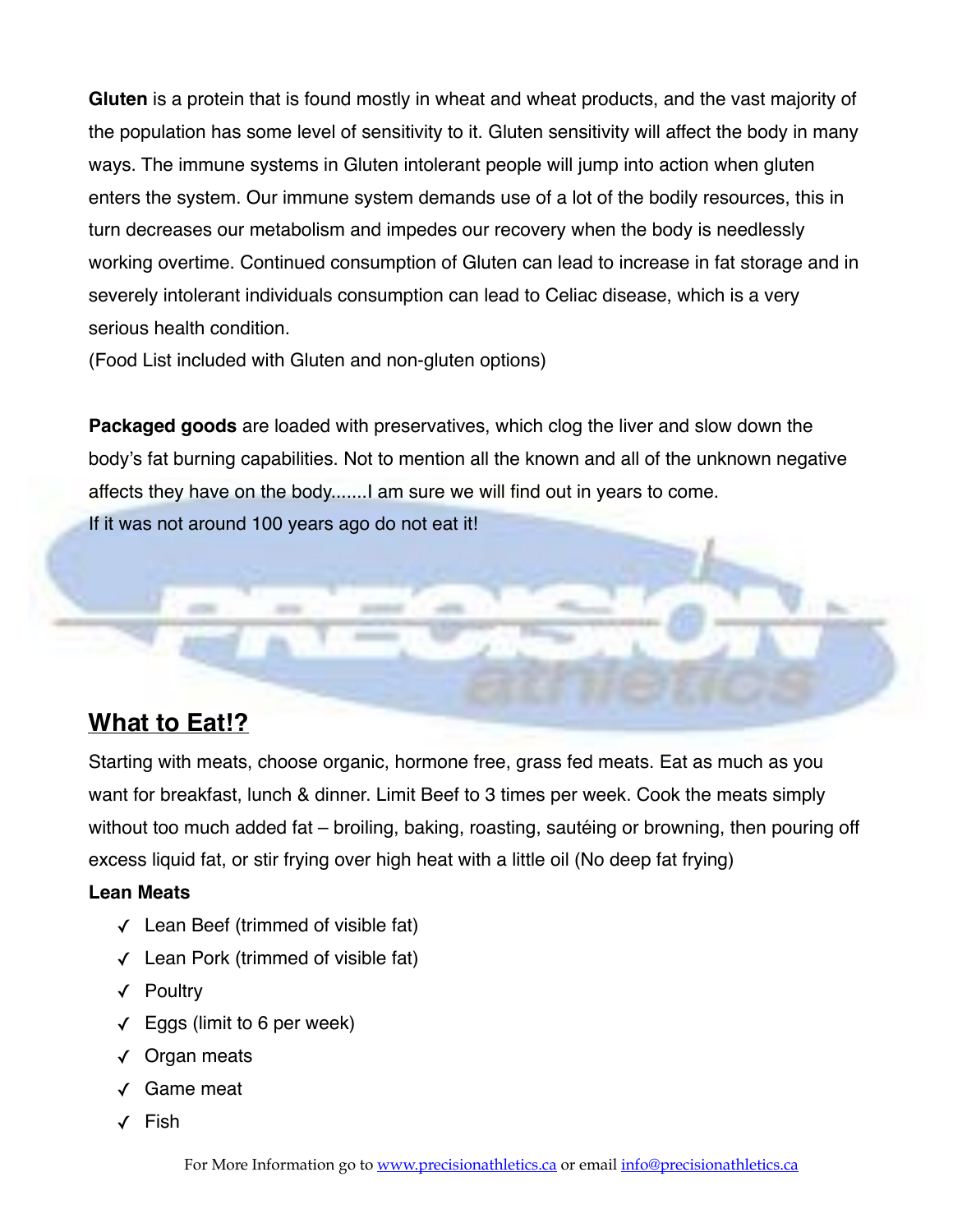#### ✓ Shellfish

## **Fruits and Vegetables:**

If you love fruit and are convinced it is making you fat, have the bulk of your fruit before 2pm and if you want to consume more keep it to mainly lower glycemic fruits like berries. Nuts are rich in calories so if you are trying to lose weight, you should eat only about 4 ounces of them a day. Also, except for walnuts, almost all nuts have high levels of omega 6 fats, and if eaten excessively, they can unbalance the ratio of omega 6 to omega 3 fats in your diet.

For ideal health, then, you should eat fruits and/or vegetables with every meal (avoid deep fried veg), along with moderate amounts of nuts, avocados, seeds, and healthful oils (flaxseed, olive oil, and mustard seed). Again, if fat loss is the primary goal then limit consumption of the high carbohydrate, starchy tubers such as potatoes, sweet potatoes and yams. Also, dried fruit should be eaten only in small amounts because it, too, can produce a high glycemic load (causing a rapid increase in the blood glucose level), particularly when you eat too much of it. When you're hungry or in doubt, start with a high protein, low fat food. Remember, lean protein is the most effective nutrient in reducing your appetite and boosting your metabolism to help you burn stored fat.

## **Fruits**

- Apple, Cranberries, Apricot, Figs
- Avocado, Gooseberries, Banana, Grapefruit
- Blackberries, Grapes Blueberries, Guava
- Boysenberries, Honeydew melon, Cantaloupe Kiwi
- Carambola Lemon Cassava Melon Lime
- Cherimoya, Lychee, Cherries, Mango
- Nectarine, Pomegranate, Orange, Raspberries
- Papaya, Rhubarb, Passion Fruit, Star Fruit
- Peaches, Strawberries, Pears, Tangerine
- Persimmon, Watermelon, Pineapple, Plums All other fruits

## **Vegetables**

• Artichoke, Mushrooms, Asparagus, Mustard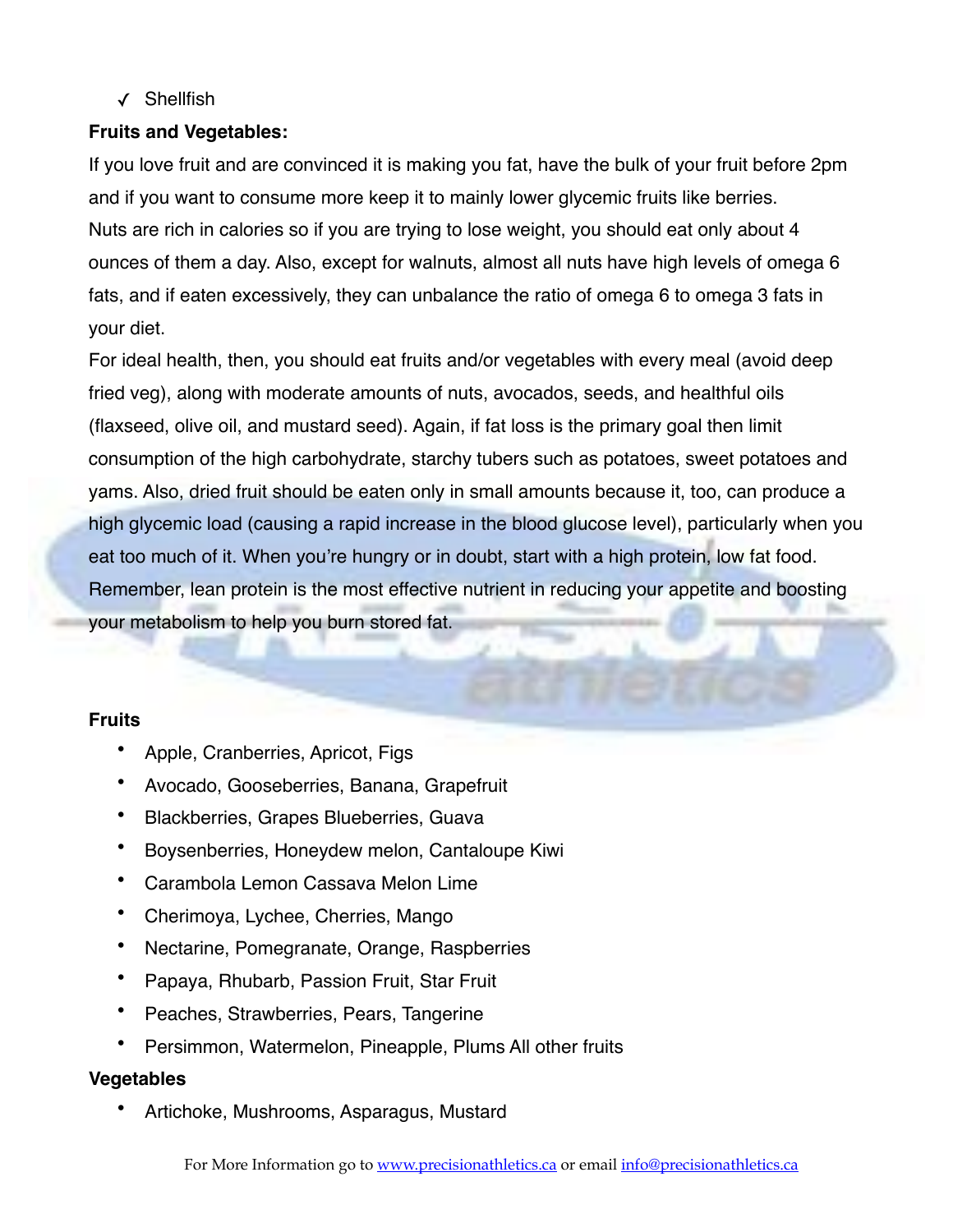- Beet, Greens, Onions, Beets, Parsley
- Bell Peppers, Parsnip, Broccoli, Peppers (all kinds)
- Brussels Sprouts, Pumpkin, Cabbage,, Purslane
- Carrots, Radish, Cauliflower, Rutabaga
- Celery, Seaweed, Collards, Spinach
- Cucumber, Squash (all kinds) Dandelion, Swiss Chard
- Eggplant, Tomatillos, Endive, Tomato
- Green Onions, Kale, Turnips
- Kohlrabi, Watercress, Lettuce
- Potato/Sweet Potato/Yams (in limited amounts, skin on, no butter)

## **Nuts and Seeds**

If you are actively losing weight, you should eat no more than 4 ounces of nuts and seeds (unroasted and unsalted) per day. Walnuts are one of the best as they have the highest omega 3 ratio.

- Almonds, Pine Nuts, Brazil Nuts, Pistachios
- Cashews, Pumpkin Seeds, Chestnuts, Sesame Seeds
- Hazelnuts, Sunflower Seeds, Macadamia Nuts, Walnuts
- Pecans

## **Dairy**

Goat products are permitted, choose organic when possible.

## **Portion Sizes**

Meals should contain the following range of each nutrient

- Protein 14g-28g
- Carbs from Fruits/ Veg 18g –36g
- Fat 3g-6 g

**Snacks** 

- Protein 7g-14g
- Carbs from Fruit/ Veg 9g-18g
- Fat 1.5g-3g

You will note there is a range in meal and snack sizes. If you have a small meal with 14g of protein you would have 18g of fruit or veg and 3g of fat, if you had a larger meal with 21g of protein you would have 27g of fruit or veg and 4.5 g of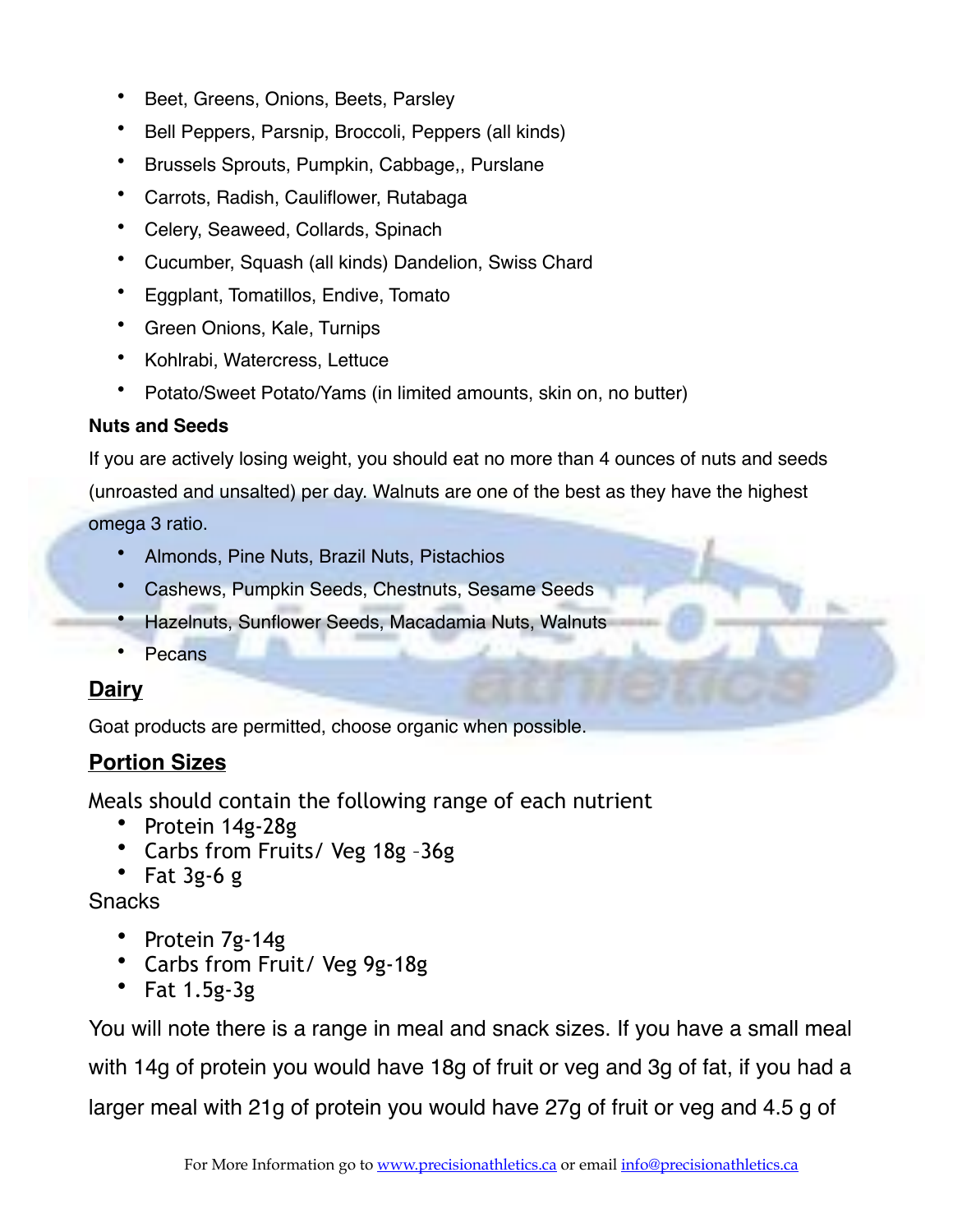fat or a very large meal 28 g of protein, 26 g of fruit or veg and 6 g of fat. There are lots of great food calculators that will give you a breakdown of Protein Carbs and fat for various foods. This one is comprehensive [http://ndb.nal.usda.gov/](http://ndb.nal.usda.gov/ndb/search/list) [ndb/search/list](http://ndb.nal.usda.gov/ndb/search/list)

These weights are by gram of protein carb or fat content. For example a 3 oz chicken breast has 24g of protein.

For simplicity foods are counted toward only their highest nutrient. For example there is some protein in nuts but the majority of calories are from fat so they are counted toward your fat portion.

For simplicity each meal should have a protein- choose one eggs, fish, meat a fruit or vegetable or two and a healthy fat nuts seeds or healthy fat.

## **Foods You Can Eat in Moderation**

## **Oils**

4 tablespoons a day

• Olive, Avocado, Walnut, Flaxseed

## **Paleo Sweets**

- Dried Fruits (2oz)
- Nuts mixed with dried fruit and fresh fruits (no more than 4oz of nuts & 2oz of dried
- fruit/day)

## **Starchy Tubers**

- Sweet Potatoes
- Yams
- Potatoes

## **Foods You Should Avoid**

## **Dairy Foods**

For More Information go to [www.precisionathletics.ca](http://www.precisionathletics.ca) or email [info@precisionathletics.ca](mailto:info@precisionathletics.ca)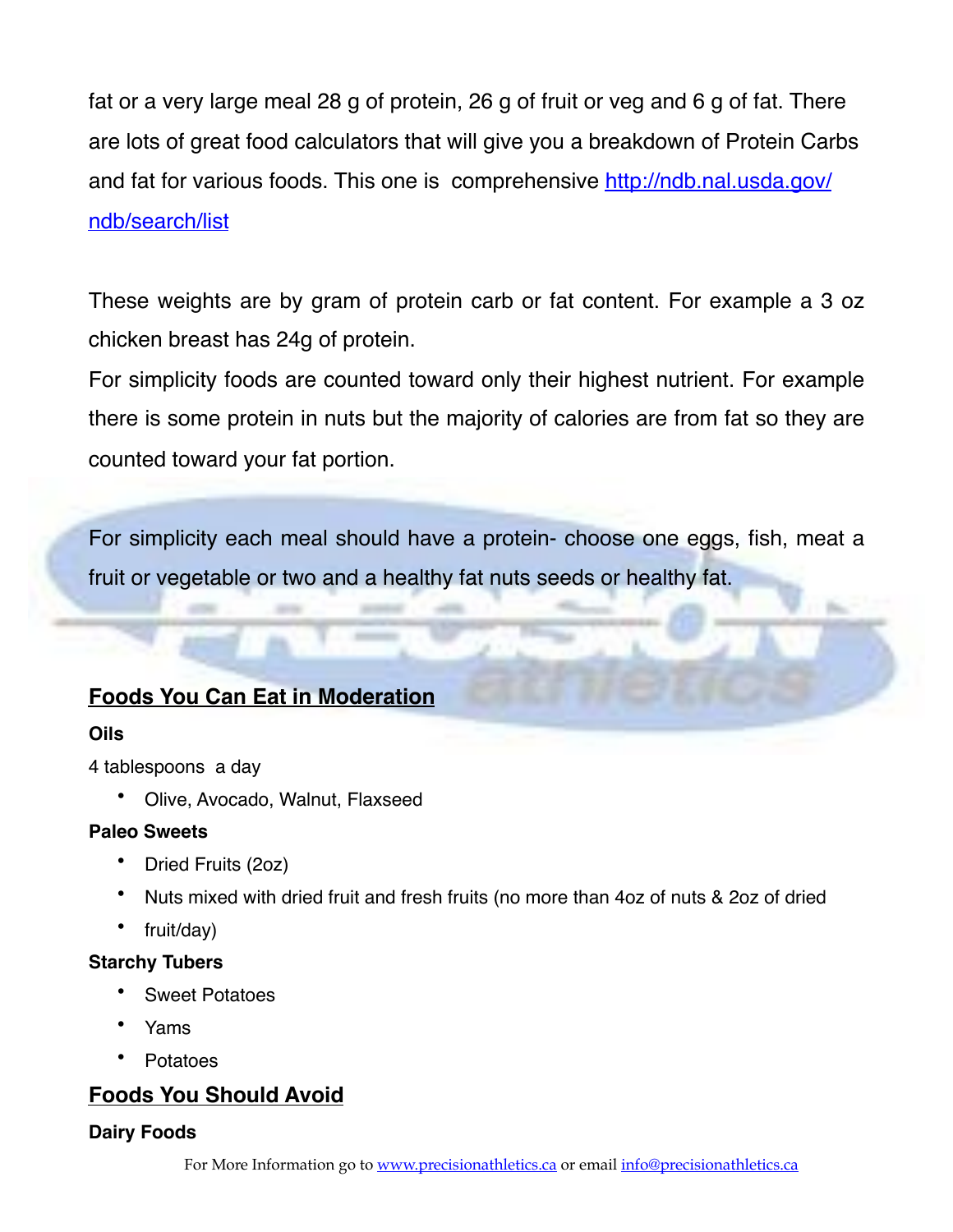- All processed foods made with Butter, Cheese, and Cream
- With any dairy products Nonfat dairy creamer Skim milk Dairy spreads
- Powdered Milk Frozen yogurt Ice Milk Low-fat Milk
- Ice cream Whole milk Yogurt

#### **Cereal & Grains**

- Barley (barley soup, barley bread, & all processed foods made with barley)
- Rice (brown rice, white rice, top ramen, rice noodles, basmati rice, rice cakes, rice flour,

& all processed foods made with rice)

- Rye (rye bread, rye crackers, & all processed foods made with rye)
- Wheat (bread, rolls, muffins, noodles, crackers, cookies, cake, doughnuts, pancakes, waffles, pasta, spaghetti, lasagna, wheat tortillas, pizza, pita bread, flat bread, & all processed foods made with wheat or wheat flour)
- Wild rice

## **Cereal Grainlike Seeds**

- Amaranth
- **Buckwheat**
- Soybeans & all soybean products, including toful

## **Salt-Containing Foods**

- Bacon, Processed Meats ,Pork rinds, Cheese
- Salami, Deli Meats ,Frankfurters, Ham
- Hot Dogs, Ketchup, Pickled foods, Olives
- Salted nuts Salted spices Sausages
- Smoked, dried, & salted fish & meat
- Virtually all canned meats & fish (unless you soak & drain them)

## **Fatty Meats**

- Bacon, Fatty beef, Beef ribs
- Fatty ground beef
- Fatty pork chops Fatty pork roasts
- Pork ribs Pork sausage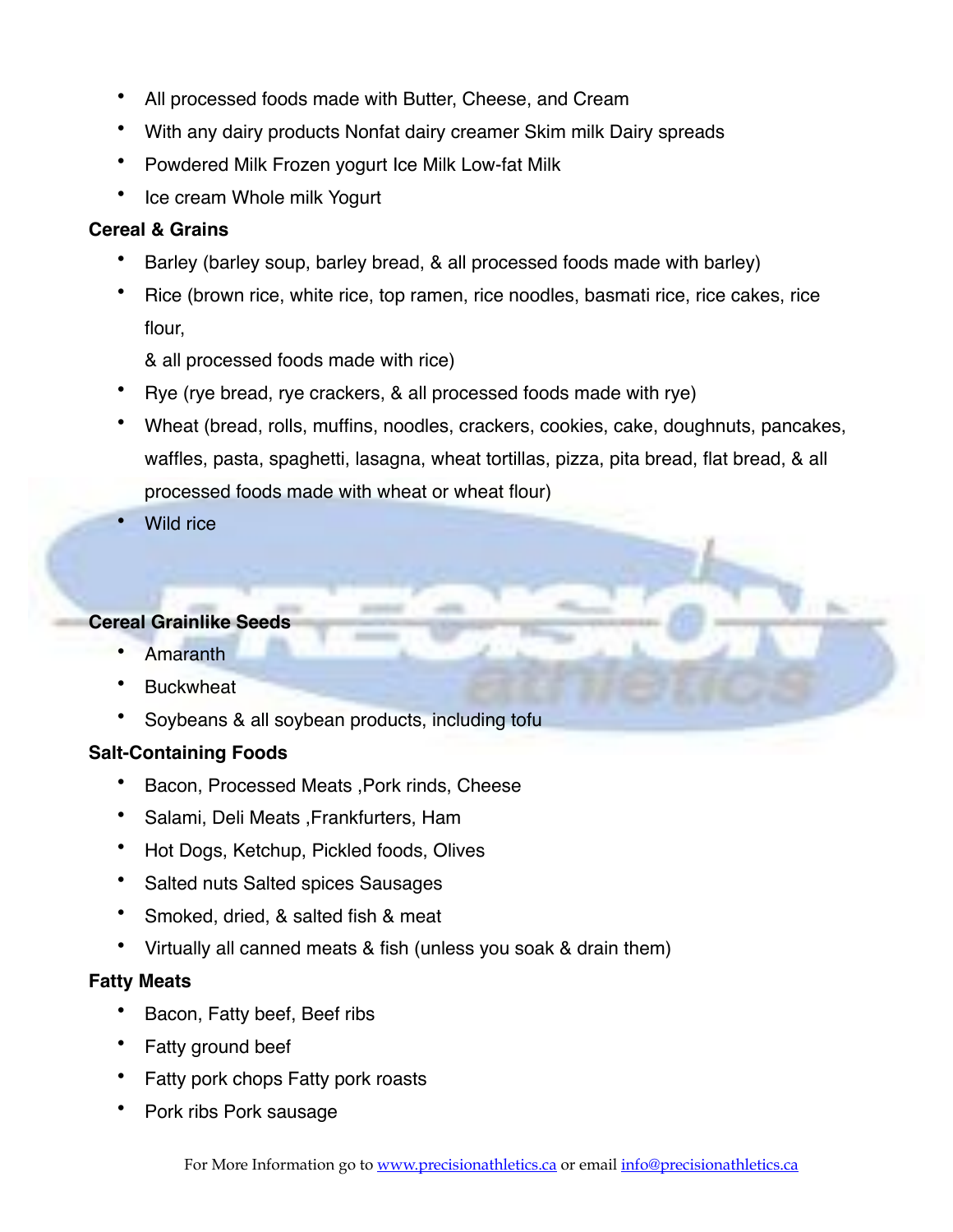• Chicken wings

## **Soft Drinks & Fruit Juices**

• All sugary soft drinks and processed juices: Gatorade, Vitamin water

## **Sweets&Snacks**

• Candy, Honey, Sugars, chips, protein bars

## **Gluten-Containing Ingredients To Be Avoided**

| <b>Barley</b>       | <b>Oats</b> | Wheat               |
|---------------------|-------------|---------------------|
| Couscous            | Oat Bran    | <b>Wheat Bran</b>   |
| Emmer*              | Rye         | <b>Wheat Germ</b>   |
| Filler              | Semolina    | <b>Wheat Starch</b> |
| <b>Graham Flour</b> |             |                     |

## **Gluten Free Foods Allowed**

Molasses **Molasses** Quinoa Mustard Flour Arrowroot Flour **Mhite Vinegar** Sorghum Flax **Flax** Spices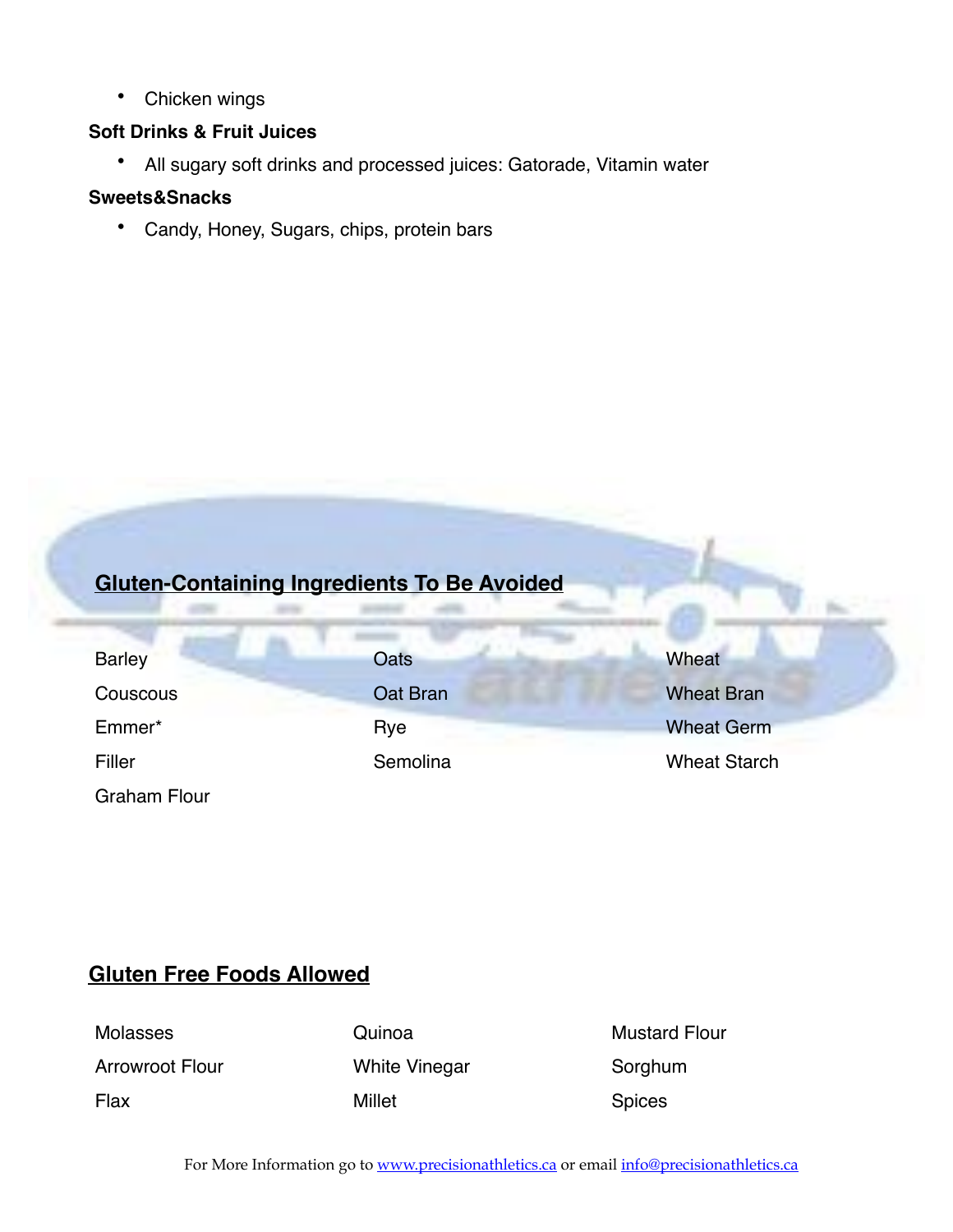| Green Pea Flour   | <b>Chick Pea Flour</b> | Lecithin |
|-------------------|------------------------|----------|
| <u>Legumes</u>    |                        |          |
| <b>Chick Peas</b> | Channa                 | Lentils  |
| Peas              | Peanuts                |          |
|                   |                        |          |



## **Breakfast**

*Choice 1* 2 eggs boiled (preferable organic free range) Grapefruit or apple 6-10 almonds

*Choice 2* 3 eggs scrambled Sliced tomatoes with olive oil salt and pepper 5 brazil nuts or a tablespoon of almond or hazelnut butter

*Choice 3* Smoothie made from 2 scoops 100% Gold standard egg protein powder or Vega Sport (chocolate recommended) 1.5 cups almond milk 1 table spoon flax seed 1 table spoon peanut butter (unsalted, sugar free) ½ banana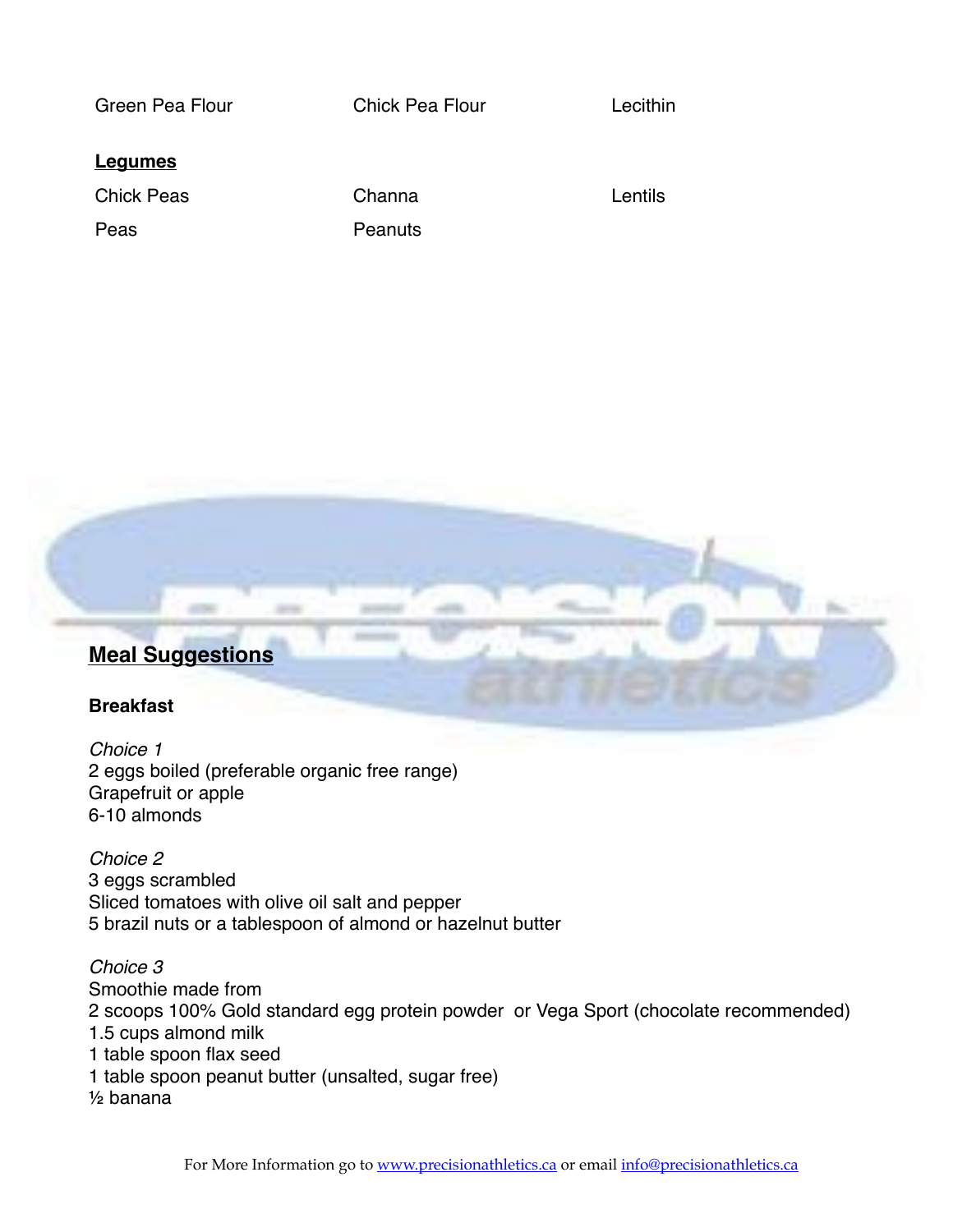#### **Lunch**

Tuna or chicken salad with green salad olive oil based dressing or lightly dressed with nuts (walnuts have lots of iron)

Roast chicken with veggies or Greek salad (they often have pre made fresh Greek salads

Omelette or scrambled with eggs and veggies if you did not have eggs for breakfast

Fish (fresh or from a can) with Salad

#### **Snacks**

Piece of fruit apple or pear Nitrate, gluten free turkey cold cuts 6 almonds

Protein shake (no whey which is dairy) we recommend Vega sport or an egg protein powder such as Gold Standard 100% Egg.

#### **Dinner**

Meat, Poultry or Fish Steamed, lightly fried, grilled veggies or a large salad. Dress either with grape seed or olive oil **Top 30 Super Foods\*\***

| 1. Collards/Mustard/Turnip Greens -<br>1000 | 11. Cabbage - 481                    |
|---------------------------------------------|--------------------------------------|
| 2. Kale - 1000                              | 12. Romaine Lettuce - 389            |
|                                             | 13. Broccoli - 376                   |
| 3. Watercress - 1000                        | 14. Red Pepper - 366                 |
| 4. Bok Choy - 824                           | 15. Carrot Juice - 344               |
| 5. Spinach - 739                            | 16. Tomato/Tomato products - 190-300 |
| 6. Broccoli Rabe - 715                      | 17. Cauliflower - 295                |
| 7. Chinese/Napa Cabbage - 704               | 18. Strawberries - 212               |
| 8. Brussel Sprouts - 672                    |                                      |
| 9. Swiss Chard - 670                        | 19. Pomegranate juice - 193          |
| 10. Arugula - 539                           | 20. Blackberries - 178               |
|                                             | 21. Plum - 157                       |

For More Information go to [www.precisionathletics.ca](http://www.precisionathletics.ca) or email [info@precisionathletics.ca](mailto:info@precisionathletics.ca)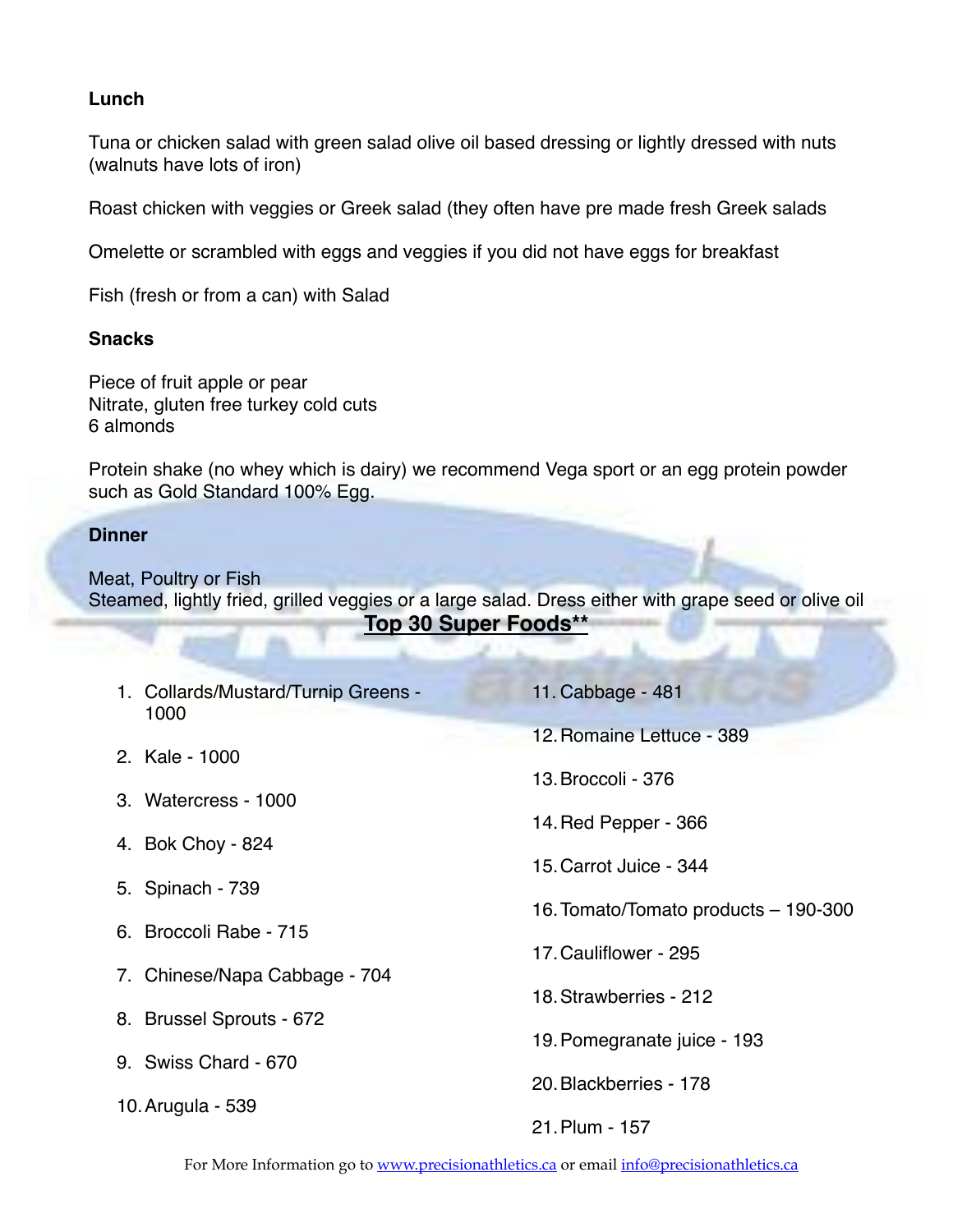- 22.Raspberries 145
- 23.Blueberries 130
- 24.Orange 109
- 25.Cantaloupe 100
- 26.Beans (all varieties) 57-104
- 27.Flax, Sunflower, sesame seeds 52-72
- 28.Pistachios 48
- 29.Tofu (not recommended in large quantities due to high levels of estrogen) - 37

30.Walnuts – 34

\*\*as defined by nutrient richness/density scored out of 1000.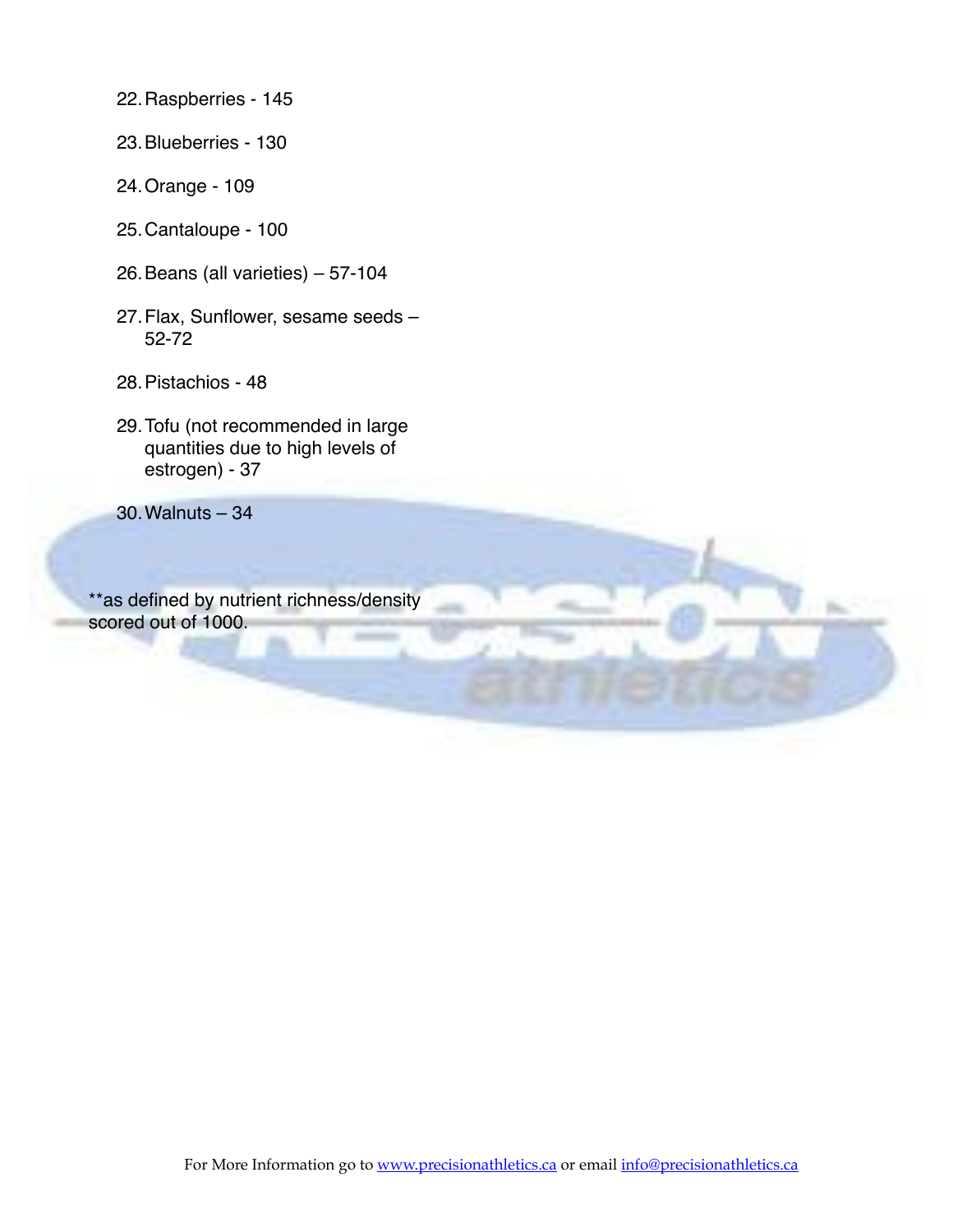## **Week 1: Meal Plan**

**Fill out your Meal Guide Every Day Please Include all Food and Drinks** 

|                                  |                           | Tim<br>e:                   |                | $\mathbf k$<br>Ti<br>me |                        | Ti<br>me<br>$\ddot{\phantom{a}}$ | $\mathbf{I}$<br><b>Acti</b><br>vity |  |
|----------------------------------|---------------------------|-----------------------------|----------------|-------------------------|------------------------|----------------------------------|-------------------------------------|--|
| Dat<br>e:                        | <b>Breakfast</b><br>Time: | <b>Sna</b><br>$c\mathbf{k}$ | Lunch<br>Time: | Sn<br>ac                | <b>Dinner</b><br>Time: | Sn<br>ack                        | <b>Phy</b><br>sica                  |  |
| y                                |                           |                             |                |                         |                        |                                  |                                     |  |
| nda                              |                           |                             |                |                         |                        |                                  |                                     |  |
| Mo                               |                           |                             |                |                         |                        |                                  |                                     |  |
| y                                |                           |                             |                |                         |                        |                                  |                                     |  |
| sda                              |                           |                             |                |                         |                        |                                  |                                     |  |
| $\pmb{\mathsf{y}}$<br><b>Tue</b> |                           |                             |                |                         |                        |                                  |                                     |  |
| sda                              |                           |                             |                |                         |                        |                                  |                                     |  |
| dne                              |                           |                             |                |                         |                        |                                  |                                     |  |
| We                               |                           |                             |                |                         |                        |                                  |                                     |  |
| ay                               |                           |                             |                |                         |                        |                                  |                                     |  |
| rsd                              |                           |                             |                |                         |                        |                                  |                                     |  |
| Thu                              |                           |                             |                |                         |                        |                                  |                                     |  |
| day                              |                           |                             |                |                         |                        |                                  |                                     |  |
| Fri                              |                           |                             |                |                         |                        |                                  |                                     |  |
| ay                               |                           |                             |                |                         |                        |                                  |                                     |  |
| urd                              |                           |                             |                |                         |                        |                                  |                                     |  |
| <b>Sat</b>                       |                           |                             |                |                         |                        |                                  |                                     |  |
| nda<br>${\bf y}$                 |                           |                             |                |                         |                        |                                  |                                     |  |
|                                  |                           |                             |                |                         |                        |                                  |                                     |  |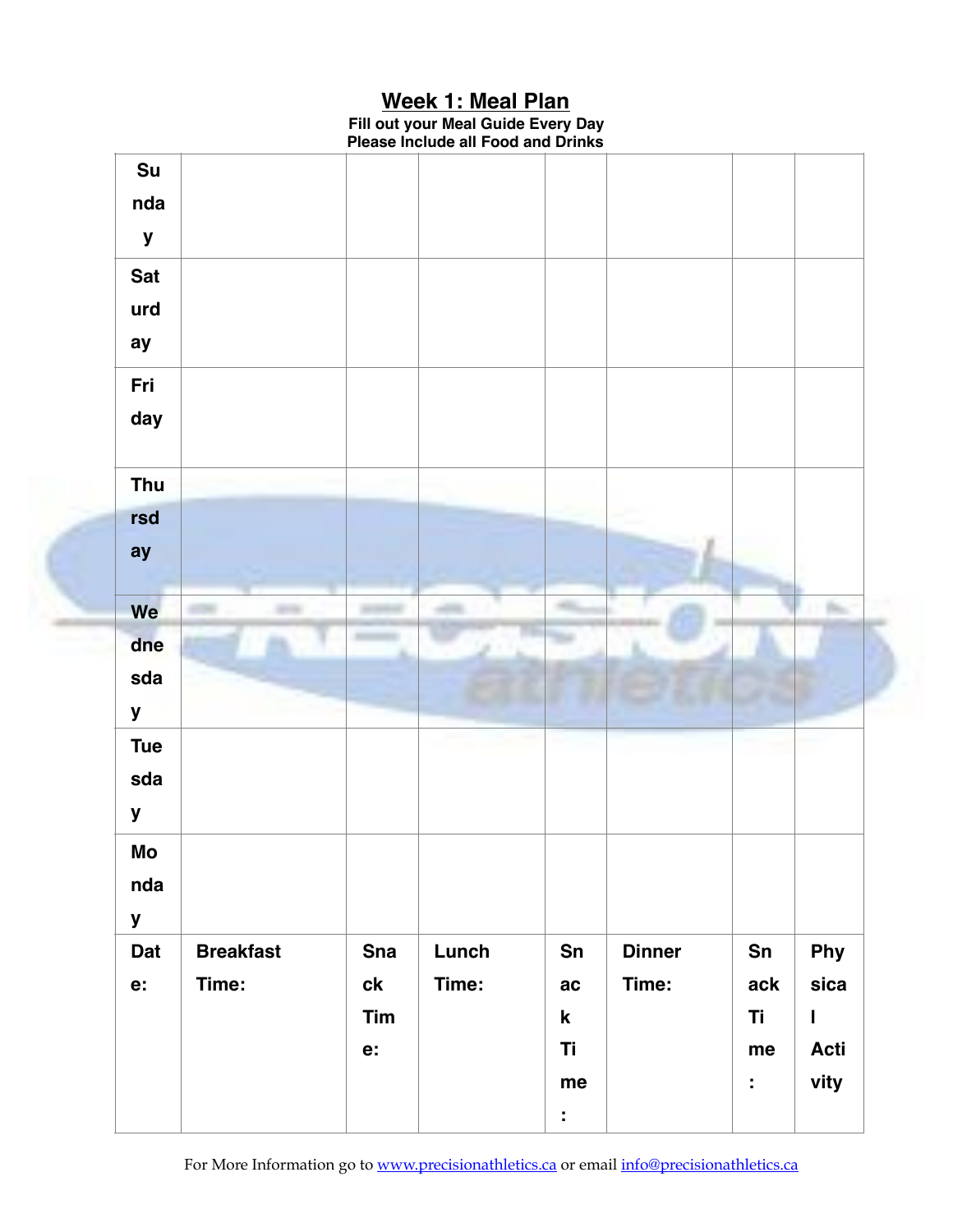## **Week 2: Meal Plan**

**Fill out your Meal Guide Every Day** 

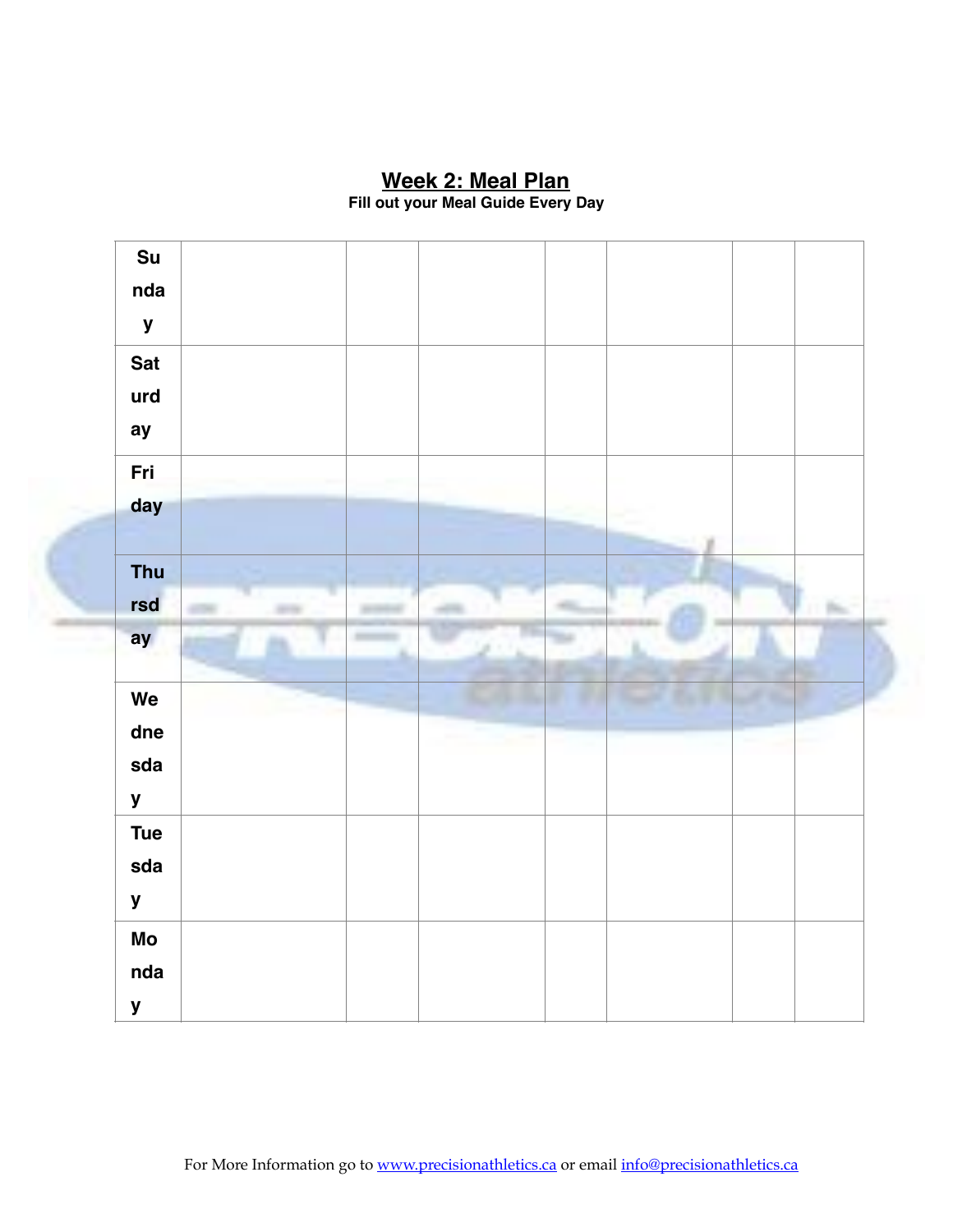| Dat | <b>Breakfast</b> | <b>Sna</b>     | Lunch | Sn                  | <b>Dinner</b> | Sn  | <b>Phy</b>  |
|-----|------------------|----------------|-------|---------------------|---------------|-----|-------------|
| e:  | Time:            | c <sub>k</sub> | Time: | ac                  | Time:         | ack | sica        |
|     |                  | Tim            |       | $\mathbf k$         |               | Ti  |             |
|     |                  | e:             |       | Ti                  |               | me  | <b>Acti</b> |
|     |                  |                |       | me                  |               | ÷   | vity        |
|     |                  |                |       | ٠<br>$\blacksquare$ |               |     |             |

## **Week 3: Meal Plan**

**Fill out your Meal Guide Every Day**